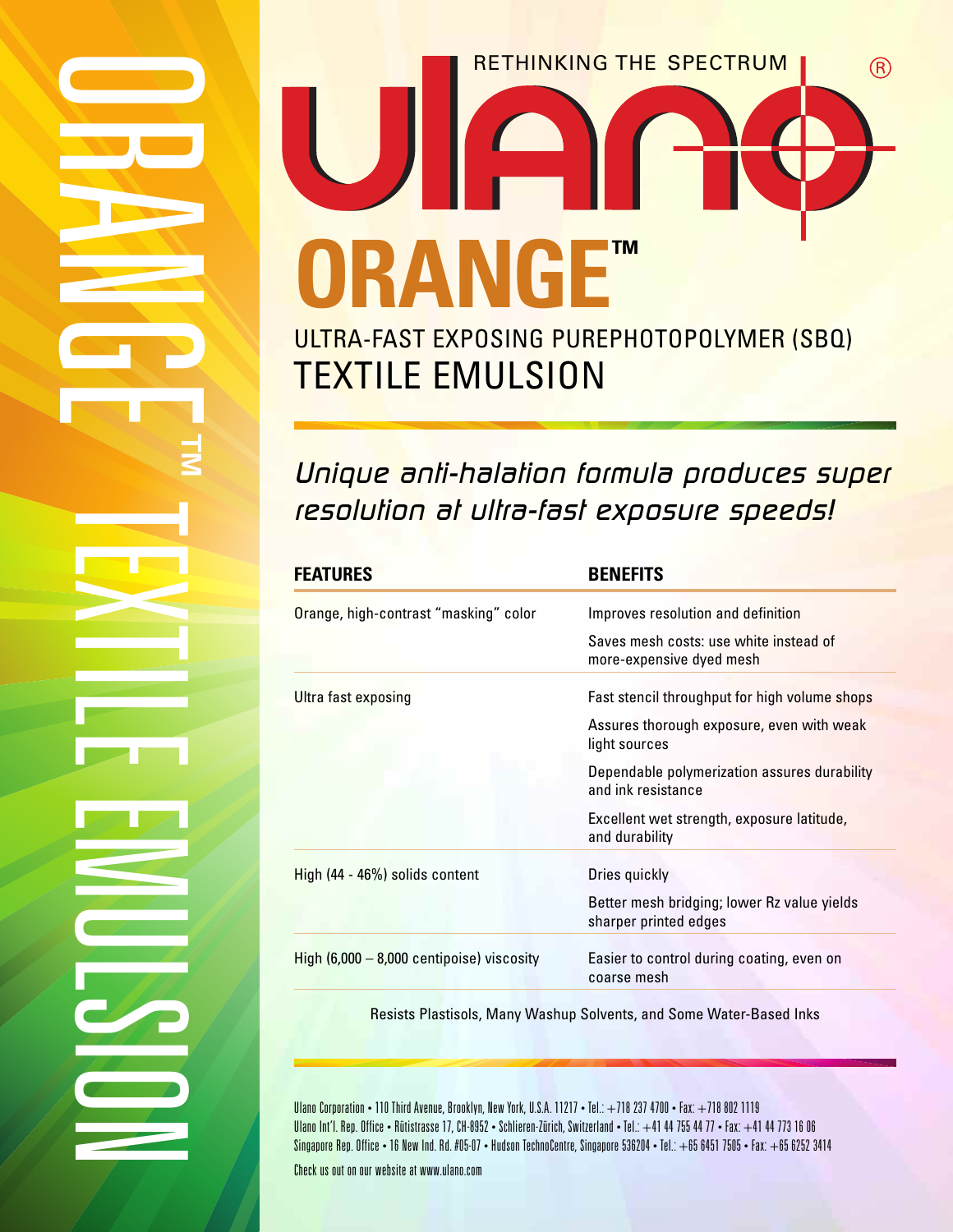

ULTRA-FAST EXPOSING PURE PHOTOPOLYMER (SBQ)

**Orange** is ready-to-use SBQ-photopolymer direct emulsion formulated for imprinted sportswear printing. It is formulated with a "masking color" that reduces light scattering. With **Orange**, it is possible to use less costly white mesh without the closing up of fine lines and details. Despite its anti-halation color, **Orange** is ultra-fast exposing! It is perfect for shops with high stencil making throughput, as well as shops with fluorescent tubes or other low-intensity light sources. **Orange** stencils are durable, will not become tacky under high humidity condition, and have excellent wet strength and exposure latitude. **Orange** reduces coating time (because of its high viscosity), drying time (due to its high solids), and exposure time (due to its high photo-sensitivity).

If you have any difficulty getting this amazing product, please contact us directly!

We will put you in touch with the nearest authorized Ulano distributor who has **Orange** emulsion in stock!

Ulano Corporation • 110 Third Avenue, Brooklyn, New York, U.S.A. 11217 • Tel.: +718 237 4700 • Fax: +718 802 1119 Ulano Int'l. Rep. Office • Rütistrasse 17, CH-8952 • Schlieren-Zürich, Switzerland • Tel.: +41 44 755 44 77 • Fax: +41 44 773 16 06 Singapore Rep. Office • 16 New Ind. Rd. #05-07 • Hudson TechnoCentre, Singapore 536204 • Tel.: +65 6451 7505 • Fax: +65 6252 3414

Check us out on our website at www.ulano.com

 $\qquad \qquad \Box$ 

**RADIO** 

**Allen** 

N

**GD** 

E

<u>The Committee</u>

E

 $\blacktriangleright$ 

<u>The Communication</u> <u>In the companion of the companion of the companion of the companion of the companion of the companion of the companion of the companion of the companion of the companion of the companion of the companion of the companion </u>

**Little** 

**Expa** 

E

M

U

La Caracción de la Caracción de la Caracción de la Caracción de la Caracción de la Caracción de la Caracción d<br>La Caracción de la Caracción de la Caracción de la Caracción de la Caracción de la Caracción de la Caracción d

C/P

<u>In the following the second second</u>

O

No. 1990 - Andrew March

**™**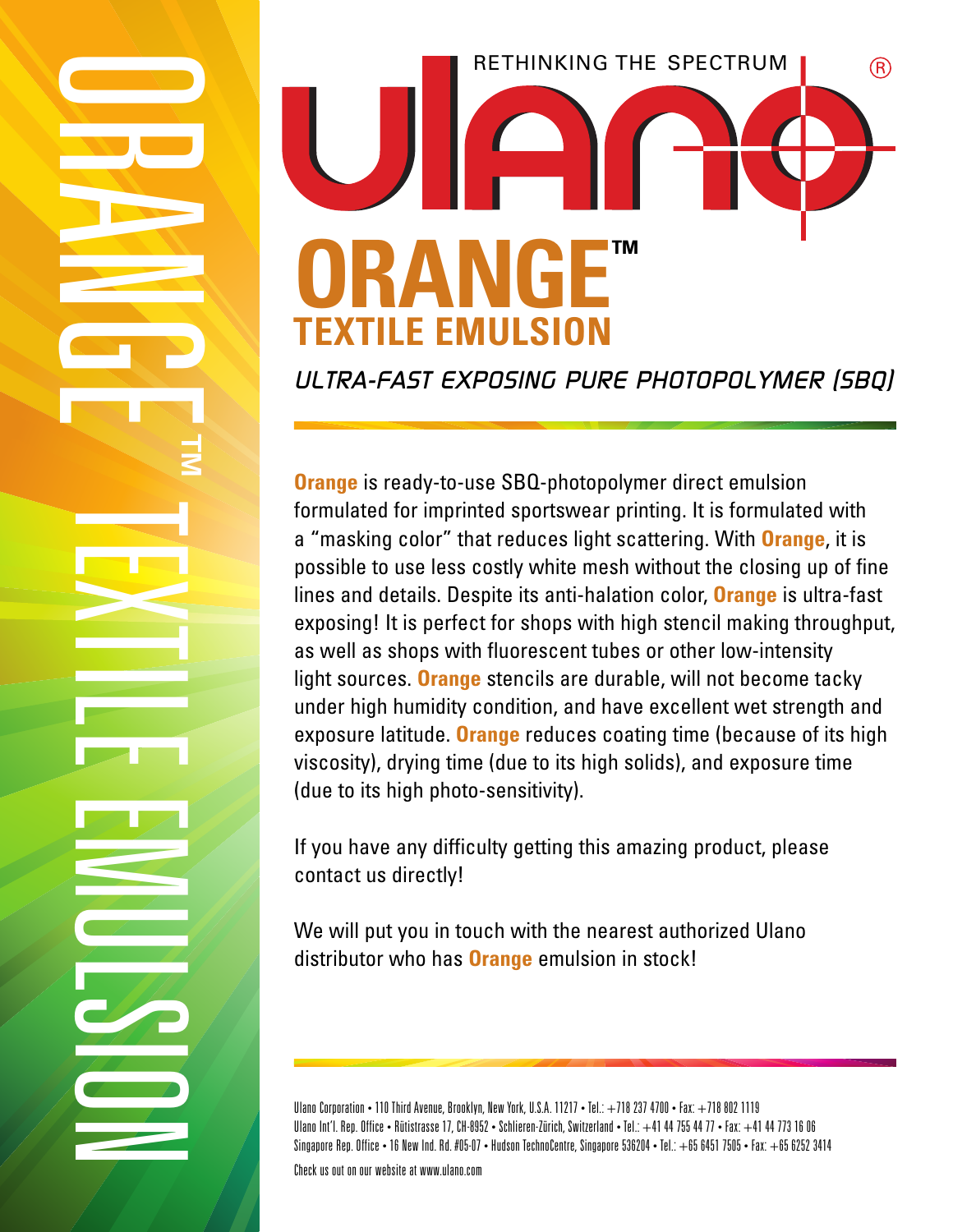# **Technical Data Sheet**



# **Ulano Orange™**

## **ULTRA-FAST-EXPOSING PURE PHOTOPOLYMER (SBQ) TEXTILE EMULSION; ORANGE "MASKING" COLOR REDUCES HALATION, YIELDING FINER RESOLUTION**

**Ulano Orange** is a ready-to-use, fast-exposing SBQ-photopolymer direct emulsion formulated for imprinted sportswear printing. Its high viscosity (6,000 – 8,000 centipoise) improves control when coating screens by hand and makes **Ulano Orange** a good choice for coarse mesh. Its high solids content (44 - 46%) results in better mesh bridging, especially on coarse mesh, and especially good edge definition, as well as fast drying. The high-contrast orange color of **Ulano Orange** "masks" halation and light scattering significantly, thereby improving resolution, and affords easy stencil inspection. **Ulano Orange** is resistant to plastisol inks, most washup solvents, as well as some water-based inks, making it easy to reclaim in automatic stencil removal equipment or by hand. Stencils made with **Ulano Orange** are extremely durable, will not become tacky under high humidity conditions, and have excellent exposure latitude. **Ulano Orange** is formulated to reduce stencil-making time (coating, drying, and exposure) in shops with high stencil throughput. Its fast exposure speed will also be of interest to low volume printers with weak light sources.

#### **INSTRUCTIONS**

#### **Step 1: PREPARE THE FABRIC**

Used or surface treated fabric need only be degreased using **Magic Mesh Prep**, **Screen Degreaser Liquid No. 3**, or dilute **Screen Degreaser Concentrate No. 33**. (Mechanical abrasion is an option for new fabric that is not surface treated. It increases the surface area of fabric for a better mechanical bond of the stencil, increasing printing run length. Use **Microgrit No. 2** before degreasing. Abrading and degreasing can be combined in one step with **Ulanogel 23**.) A degreaser, **Magic Mesh Prep** also serves as a wetting agent and antistatic treatment. Screen fabric treated with **Magic Mesh Prep** can be coated with emulsion more evenly and will transfer ink more readily during printing.

#### **Step 2: SENSITIZING**

**Ulano Orange** is fully presensitized. No sensitizer need be added. **Ulano Orange** should be handled only under yellow safe light conditions.

#### **Step 3: COAT THE SCREEN**

Method 1: Apply one coat of emulsion on the printing side, then one coat on the squeegee side. Dry the screen thoroughly. Method 2: Apply two coats on the printing side, then two coats on the squeegee side, wet-on-wet. After each coating, rotate the screen 180°. Method 3: Follow Method 2 (above). Then, after drying the screen, apply two additional coats on the printing side, wet-on-wet.

#### **Step 4: DRY THE SCREEN**

Dry multicoated screens (Methods 2 or 3) thoroughly in a horizontal position, printing side down, at room temperature in a dirt- and dust-free area. Use a fan to speed drying. If using a commercial dryer, dry the screen with warm, filtered air, up to 104° F. (40° C.).

#### **Step 5: CALCULATE THE APPROXIMATE EXPOSURE TIME**

Refer to the Base Exposure Table (reverse side). Base Exposure Time X Exposure Variable Factors = Approximate Exposure Time.,

#### **Step 6: MAKE A STEP WEDGE TEST**

Use Ulano's **Exposure Kit** to test exposures above and below the Approximate Exposure Time, or make a Step Wedge Test following instructions on the "Support Tab" video on our Web site: [www.ulano.com](http://www.ulano.com/). Optimum exposure is indicated when: ■ No positive outline or darkening of the emulsion color is observable if the exposure is increased. ■ The squeegee side emulsion is hard and not slimy after washout. ■ The print best duplicates the test positive *at the required level of resolution*.

#### **Step 7: WASHOUT THE STENCIL**

After exposure, wet both sides of the screen with a gentle spray of cold water. Then spray forcefully from the printing side until the image areas clear. Rinse both sides of the screen with a gentle spray until no soft emulsion is left on the squeegee side, and no foam or bubbles remain. Blot excess water from the printing side with newsprint (unprinted newspaper stock).

#### **Step 8: BLOCKOUT AND TOUCHUP**

**Blockout Option 1:** Before drying and exposing the coated screen, use excess emulsion from the coating step to cover the blockout area. **Blockout Option 2:** For non-water based-inks, after exposure and washout, dry the screen. Apply **Screen Filler No. 60** or **Extra Heavy Blockout No. 10**. **Touchup Option 1:** Use excess emulsion and re-expose the screen. **Touchup Option 2:** For non-waterbased inks, use **Screen Filler No. 60** or **Extra Heavy Blockout No. 10** thinned with water.

#### **Step 9: STENCIL REMOVAL**

Use **All-Purpose Ink Wash**, **Eco-Wash 160** or the least powerful ink diluent necessary, to remove all ink remaining in the screen. Use **Screen** 

Ulano Corporation, 110 Third Avenue, Brooklyn, NY 11217 U.S.A. Tel.: +718 237 4700; Fax: +718 802 1119 Ulano International Representative Office, Rütistrasse 17, CH-8952 Schlieren-Zurich, Switzerland. Tel.: +41 44 755 44 77; Fax + 41 44 773 16 06 Ulano Singapore Rep. Office, 16 New Industrial Rd. #05-07, Hudson TechnoCentre, Singapore 536204.; Tel.: +65 6451 7505; Fax: +65 6252 3414 <www.ulano.com>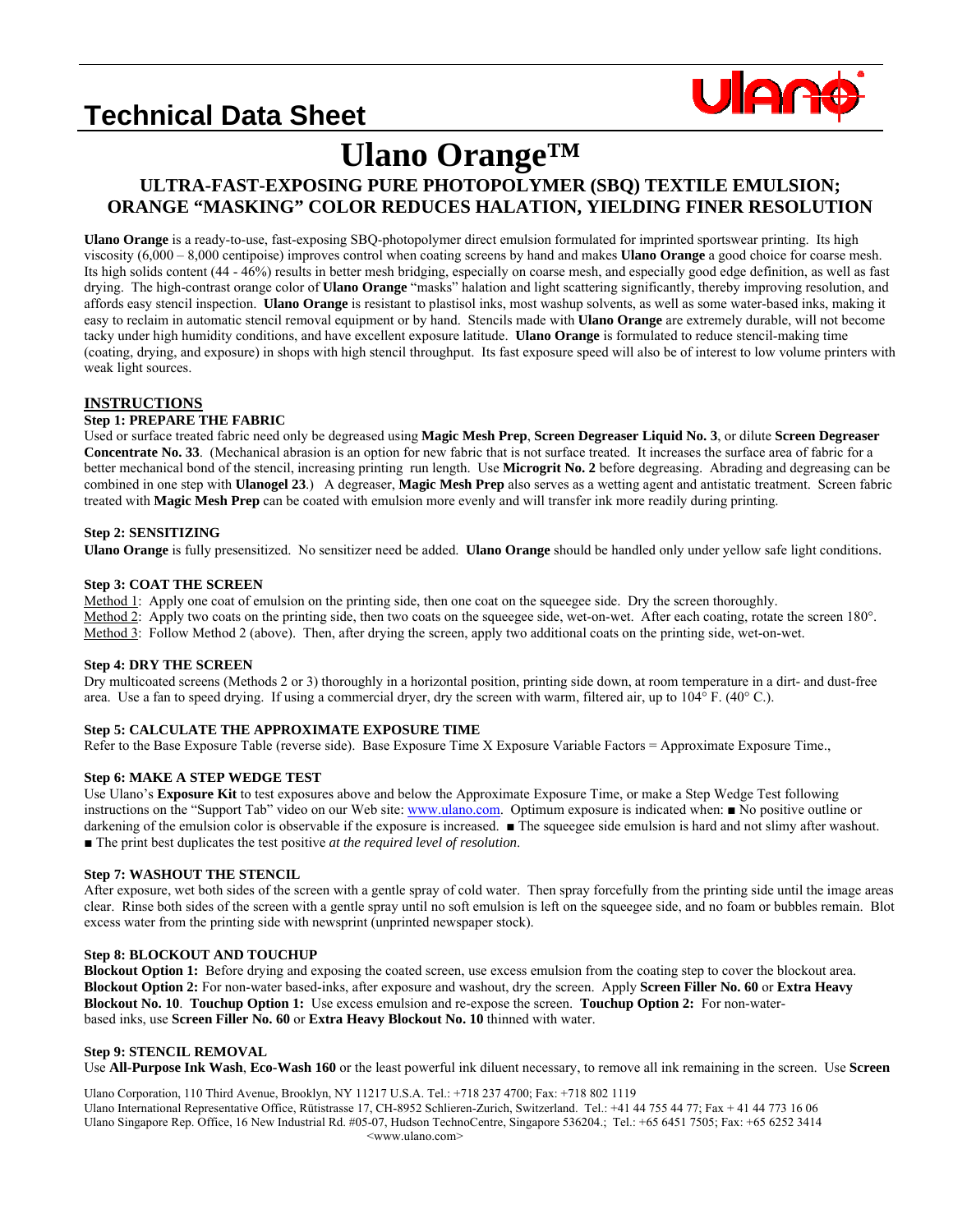**Degreaser Liquid No. 3** to help remove ink and solvent residues that might impair the action of the stencil remover. Brush **Stencil Remover Liquid No. 4** or **Stencil Remover Paste No. 5** on both sides of the screen. Do not let the stencil remover dry on the screen. Wash the screen with a forceful spray of water. Use **Walk Away Haze Remover** or **Haze Remover Paste No. 78** to remove ink and haze residues.

| <b>LIGHT SOURCE</b>       |                         |                     | <b>COATING METHOD</b> |                     |  |
|---------------------------|-------------------------|---------------------|-----------------------|---------------------|--|
|                           |                         | 1                   | $\mathbf{2}$          | 3                   |  |
| <b>Carbon Arc</b>         |                         |                     |                       |                     |  |
| 15 amps                   |                         | 82 sec.             | 4 min.                | 5 min.              |  |
| 30 amps                   |                         | 41 sec.             | $2$ min.              | $3$ min.            |  |
| 40 amps                   |                         | 31 sec.             | $1\frac{1}{2}$ min.   | $2$ min.            |  |
| 60 amps                   |                         | $21$ sec.           | 1 min.                | 80 sec.             |  |
|                           | 110 amps                | 11 sec.             | 35 min.               | $45$ sec.           |  |
|                           |                         |                     |                       |                     |  |
| <b>Metal Halide</b>       |                         |                     |                       |                     |  |
|                           | 1000 watts              | 20 sec.             | 50 sec.               | 70 sec.             |  |
| 2000 watts                |                         | $10$ sec.           | 26 sec.               | 35 sec.             |  |
|                           | 3000 watts              | 6 sec.              | $17$ sec.             | 22 sec.             |  |
|                           | $\overline{40}00$ watts | 5 sec.              | 13 sec.               | 17 sec.             |  |
|                           | 5000 watts              | 4 sec.              | $11$ sec.             | $14$ sec.           |  |
| <b>Pulsed Xenon</b>       |                         |                     |                       |                     |  |
|                           | 2000 watts              | 45 sec.             | $2\frac{1}{2}$ min.   | 3 min.              |  |
|                           | $5000$ watts            | 20 sec.             | 1 min.                | $1\frac{1}{4}$ min. |  |
|                           | 8000 watts              | 12 sec.             | 35 sec.               | 47 sec.             |  |
| <b>Mercury Vapor</b>      |                         |                     |                       |                     |  |
|                           | 125 watts               | $3\frac{1}{2}$ min. | $8\frac{1}{2}$ min.   | 12 min.             |  |
| 1000 watts                |                         | 25 sec.             | 70 sec.               | $1\frac{1}{2}$ min. |  |
|                           | 2000 watts              | 12 sec.             | 35 sec.               | 45 sec.             |  |
|                           | 4000 watts              | 6 sec.              | 17 sec.               | 22 sec.             |  |
|                           |                         |                     |                       |                     |  |
| <b>Fluorescent Tubes*</b> |                         |                     |                       |                     |  |
|                           | 40 watts                | $1$ min.            | $2\frac{1}{2}$ min.   | $4\frac{1}{2}$ min. |  |

**BASE EXPOSURE TABLE** (For 305 threads/in.(120/cm.) white polyester or nylon at 40 in.(100cm.) exposure distance).

\*Base exposure times are for unfiltered black light, or super diazo blue tubes at  $4 - 6$  in.  $(10 - 15 \text{ cm.})$  exposure distance. For plant-light, filtered black light, and "daylight" fluorescent tubes, use at least double the exposure time.

#### **EXPOSURE VARIABLES**

Multiply the above base exposure times by *all* factors and variables that apply.

#### **Fabric**

| metal fabric           | $2.0 - 4.0$ |
|------------------------|-------------|
| dyed fabric            | $1.5 - 2.0$ |
| finer than $330T/in$   | $0.7 - 0.9$ |
| (130T/cm)              |             |
| coarser than $250T/in$ | $1.1 - 2.0$ |
| (100T/cm)              |             |
| high heat and humidity | $1.3 - 1.8$ |
| $\sim$                 |             |

#### **DISTANCE FACTORS**

| $20$ inches $/50$ cm.   | 0.25 | 44 inches /110 cm.     | 1.21 |
|-------------------------|------|------------------------|------|
| 24 inches /60 cm.       | 0.36 | 48 inches /120 cm.     | 1.44 |
| 28 inches /70 cm.       | 0.49 | 52 inches /130 cm.     | 1.69 |
| 32 inches /80 cm.       | 0.64 | 56 inches /140 cm.     | 1.95 |
| 36 inches /90 cm.       | 0.81 | $60$ inches $/150$ cm. | 2.25 |
| 40 inches /100 cm. 1.00 |      | 72 inches /180 cm.     |      |
| 0112dm                  |      |                        |      |

Ulano Corporation, 110 Third Avenue, Brooklyn, New York 11217 U.S.A. Tel.: +718 237 4700; Fax: +718 802 1119 Ulano International Representative Office, Rütistrasse 17, CH-8952 Schlieren-Zurich, Switzerland. Tel.: +41 44 755 44 77; Fax: + 41 44 773 16 06 Ulano Singapore Rep. Office, 16 New Industrial Rd. #05-07. Hudson TechnoCentre, Singapore 536204. Tel.: +65 6451 7505; Fax: +65 6252 3414 <www.ulano.com>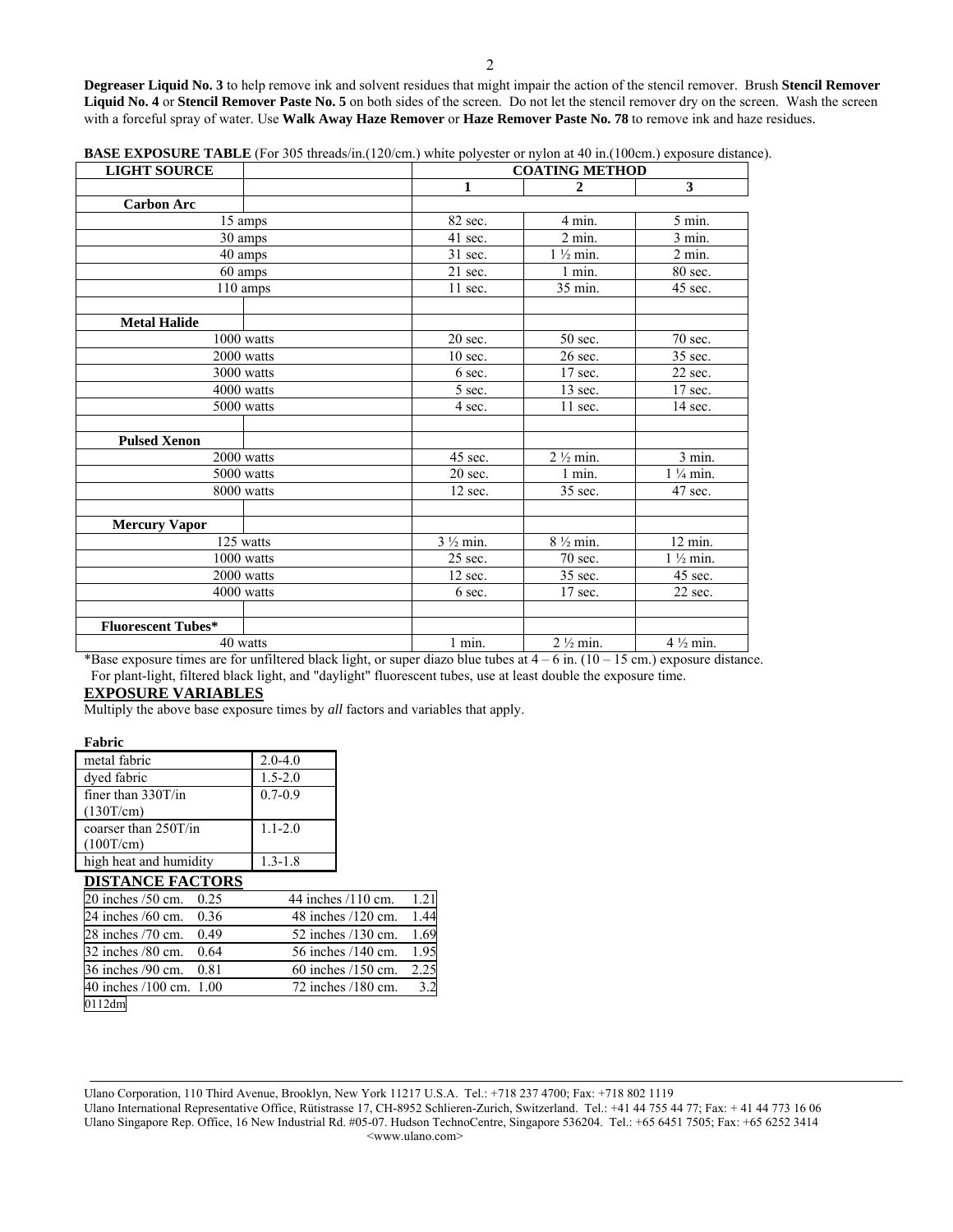# **PRODUCT FACT SHEET**



# **Ulano Orange™**

## **Ultra-Fast Exposing Pure Photopolymer (SBQ) Textile Emulsion; Orange "Masking" Color Reduces Halation, Yielding Finer Resolution**

## **PRODUCT DESCRIPTION**

**Ulano Orange** is a ready-to-use, ultra-fast-exposing, SBQ-photopolymer direct emulsion formulated for imprinted sportswear printing. Its high viscosity (6,000 – 8,000 centipoise) improves control when coating screens by hand and makes **Ulano Orange** a good choice for coarse mesh. Its high solids content (44 - 46%) results in better mesh bridging, especially on coarse mesh, and especially good edge definition, as well as fast drying. The high-contrast orange color of **Ulano Orange** "masks" halation and light scattering significantly, thereby improving resolution, and affords easy stencil inspection. **Ulano Orange** is resistant to plastisol inks, most washup solvents, as well as some water-based inks. It is easy to reclaim in automatic stencil removal equipment or by hand. Stencils made with **Ulano Orange** are extremely durable, will not become tacky under high humidity conditions, and have excellent wet strength and exposure latitude. **Ulano Orange** is formulated to reduce stencil-making time (coating, drying, and exposure) in shops with high stencil throughput. Its fast exposure will also be of interest to low-volume printers with weak light sources.

## **Features-At-a-Glance**

- **►** Orange, high-contrast "masking" color
	- $\sqrt{ }$  Reduces light scattering and halation effects for finer resolution
	- $\sqrt{2}$  Easy stencil inspection, even on colored mesh

### **►** Ultra fast exposing

- $\sqrt{}$  Fast stencil throughput for high volume shops
- $\sqrt{ }$  Assures thorough exposure, even with weak light sources
- $\sqrt{ }$  Dependable polymerization assures durability and ink resistance
- $\sqrt{2}$  Excellent wet strength, exposure latitude, and durability
- **►** High (44 46%) solids content
	- √ Dries quickly
	- √ Better mesh bridging; lower Rz value yields sharper printed edges
- $\blacktriangleright$  High (6,000 8,000 centipoise) viscosity
	- √ Easier to control during coating, even on coarse mesh
- ► Water and Solvent Resistant
	- $\sqrt{ }$  Resists plastisols and most washup solvents
	- √ Resists some water-based inks, even without added diazo
- ► Shelf life
	- $\sqrt{ }$  unopened: 1 year at 70 $\degree$  F. (21 $\degree$  C.)

0112dm

Ulano Corporation, 110 Third Avenue, Brooklyn, New York, U.S.A. 11217; Tel.: +718 622 5200; Fax: +718 802 1119 Ulano Int'l. Rep. Office, Rütistrasse 17, CH-8952 Schlieren-Zürich, Switzerland. Tel.: +41 44 755 44 77; Fax: +41 44 773 16 06 Singapore Re. Office, 16 New Ind. Rd. #05-07. Hudson TechnoCentre, Singapore 536204. Tel.: +65 6451 7505; Fax: +65 6252 3414 www.ulano.com